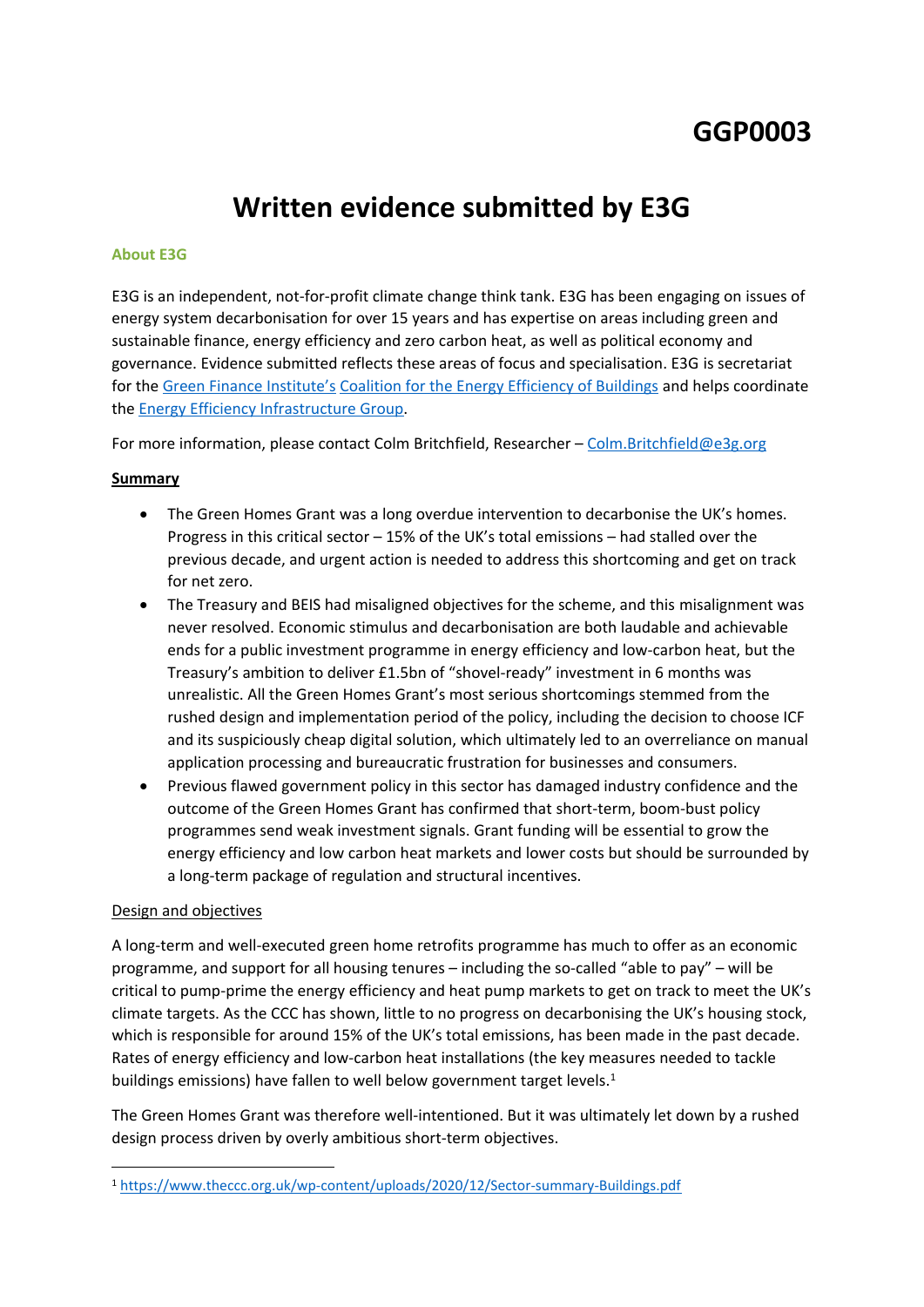The scheme had two objectives: to quickly boost the economy at the height of the COVID-induced recession, and to make progress on the decarbonisation of the UK's homes. These two objectives clashed in important ways, as the NAO and others have recognised.<sup>2</sup>

There is little doubt that investing in energy efficiency as a national infrastructure priority could create very high numbers of jobs across the country – it is labour-intensive, highly localised work. The Energy Efficiency Infrastructure Group has calculated that investment in line with the CCC's balanced decarbonisation pathway could support 190,000 jobs in the supply chain to 2030 and induce 100,000 more in the wider economy.<sup>3</sup> However, this was not by any means a "shovel-ready" infrastructure project capable of rapidly absorbing £1.5bn.

The aim of the grant programme should have been to sustainably grow this critical industry and supply chain while accelerating housing decarbonisation, with public investment absorbed over several years and the programme's scope steadily increased to meet rising demand and capacity. This would have encouraged business investment in the medium term and, combined with a policy package of regulatory measures and structural incentives, would ultimately have driven down costs for consumers and reduced the level of grant funding needed in the longer term.<sup>4</sup>

The industry did respond in large numbers to the challenge of delivering the government's ambitious programme – the NAO shows that the number of installers registered on the scheme quadrupled between November and the completion of their fieldwork (248 to 1008).<sup>5</sup> A survey by the Insulation Assurance Authority found that those who did invest spent on average £87,000 getting set up for the scheme.<sup>6</sup> This was despite chronically low industry confidence in government following a stop-start approach to policy-making epitomised by the Green Deal, the coalition government's failed flagship subsidy-free energy efficiency policy which aimed to give homeowner access to finance repaid through savings on energy bills, but which suffered from very low uptake and was terminated early.<sup>7</sup>

Most of the scheme's now well-known difficulties – the poor choice of administrator, the bureaucratic complexity, the delays in processing applications for vouchers and delays in paying them out – can be traced to the rushed, 12-week design process.

Fortunately, this means that the Green Homes Grant should not be taken as an indictment of the possibility of successfully delivering green home retrofit grant programmes and policies. While the government should have been cautious given the problems experienced with the Green Deal and solar feed-in tariffs, there are models of success in the recent past. Through the Carbon Emissions Reduction Target and Community Energy Saving Programme, rates of insulation and other energy efficiency measures expanded rapidly, delivering carbon and energy bill savings across the country.<sup>8</sup> These rates collapsed after the withdrawal of the schemes, as the following CCC chart shows:<sup>9</sup>

<sup>2</sup> <https://www.nao.org.uk/report/green-homes-grant/> see also

<https://www.instituteforgovernment.org.uk/blog/treasury-should-not-axe-green-homes-grant> and <https://www.instituteforgovernment.org.uk/blog/government-should-fix-flailing-green-homes-grant>

- <sup>3</sup> [https://www.theeeig.co.uk/media/1109/eeig\\_2021-budget-and-spending-review\\_0721.pdf](https://www.theeeig.co.uk/media/1109/eeig_2021-budget-and-spending-review_0721.pdf) <sup>4</sup> [https://www.theeeig.co.uk/media/1109/eeig\\_2021-budget-and-spending-review\\_0721.pdf](https://www.theeeig.co.uk/media/1109/eeig_2021-budget-and-spending-review_0721.pdf)
- <sup>5</sup> <https://www.nao.org.uk/report/green-homes-grant/>
- <sup>6</sup> [https://www.recc.org.uk/images/upload/news\\_282\\_Industry-Briefing-Note-GHGVSFinal230221.pdf](https://www.recc.org.uk/images/upload/news_282_Industry-Briefing-Note-GHGVSFinal230221.pdf)

<sup>7</sup> <https://www.sciencedirect.com/science/article/abs/pii/S2214629616301803#abs0005> 8

[https://assets.publishing.service.gov.uk/government/uploads/system/uploads/attachment\\_data/file/350957/](https://assets.publishing.service.gov.uk/government/uploads/system/uploads/attachment_data/file/350957/CERT_CESP_Evaluation_Exec_summary.pdf) [CERT\\_CESP\\_Evaluation\\_Exec\\_summary.pdf](https://assets.publishing.service.gov.uk/government/uploads/system/uploads/attachment_data/file/350957/CERT_CESP_Evaluation_Exec_summary.pdf)

<sup>9</sup> <https://www.theccc.org.uk/publication/uk-housing-fit-for-the-future/>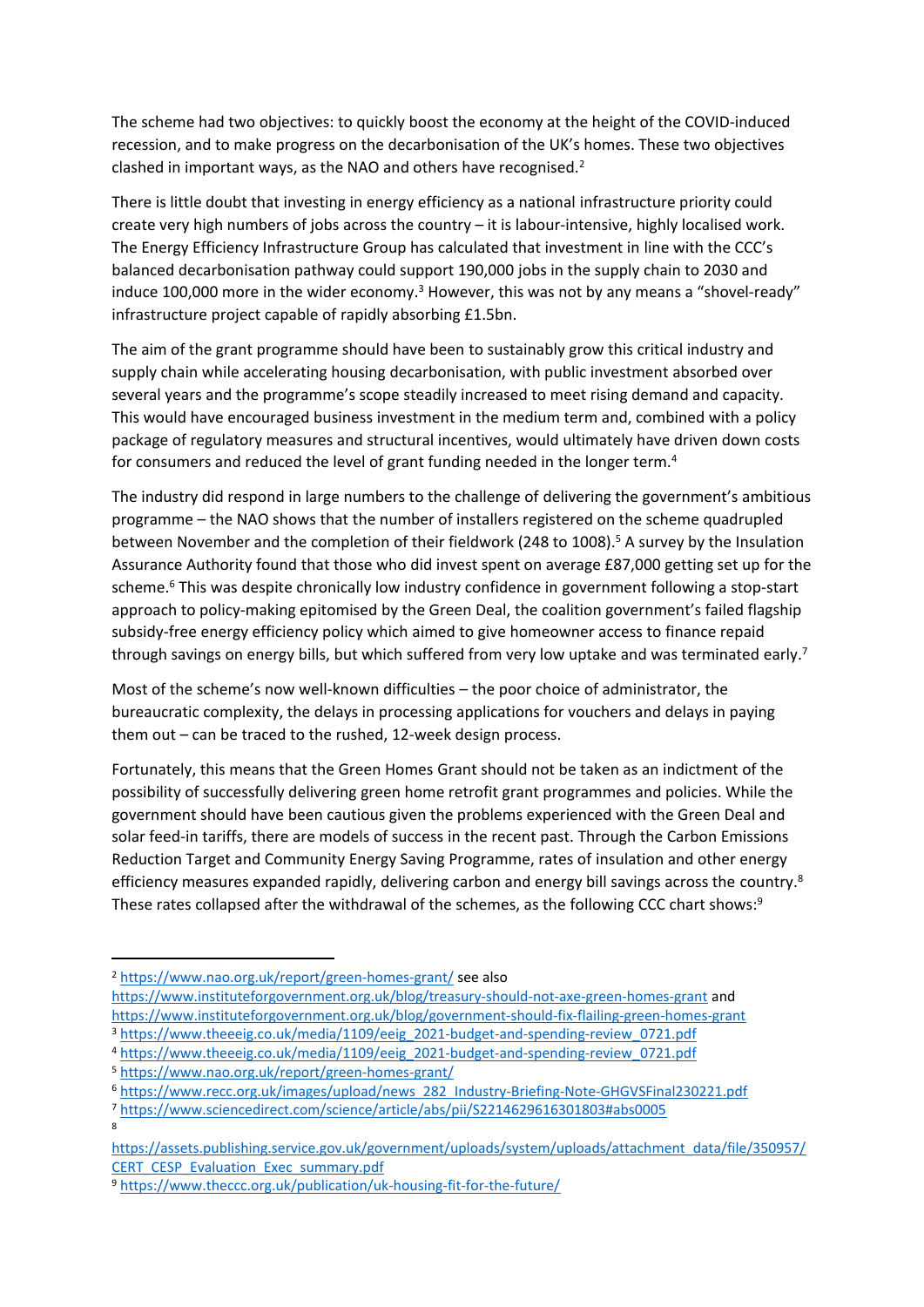

With appropriate design and timescales, and a focus on durably delivering emissions reductions, government home decarbonisation policy can be successful. The key lesson for the government from this debacle is to set clear objectives and realistic timescales for delivery. This lesson must be quickly absorbed by the department as it develops the Clean Heat Grant, and any future grant support programme for energy efficiency.

## Procurement of the IT contract

The NAO's reporting on the procurement of the Green Homes Grant has confirmed in illuminating detail what many in the industry already suspected – that ICF were failing to meet their contractual obligations, and that this was one of the reasons the decision was taken to terminate the scheme early.

Once the decision had been made to produce the entire scheme in 12-weeks, it is likely that a framework contract was essential. The critical procurement failure appears to have been the Department's decision not to further investigate why ICF's digital solution was proposed to cost less than half that of the second cheapest bidder.<sup>10</sup> The need to continue manual application processing for far longer than had been anticipated is the key reason that consumer and installer experiences with the voucher scheme were so frequently frustrating – although administrative complexity in the application itself may also have played a role. By contrast, the management of the Public Sector Decarbonisation Scheme by SALIX has been widely praised by industry groups.

#### Results to date

The £256m anticipated total spend and 47,500 upgraded homes clearly falls well short of government expectations.<sup>11</sup> Unfortunately, the results and impact of this scheme extend beyond the disappointing practical results.

#### **Impacts on SMEs**

<sup>10</sup> <https://www.nao.org.uk/report/green-homes-grant/>

<sup>11</sup> <https://www.nao.org.uk/report/green-homes-grant/>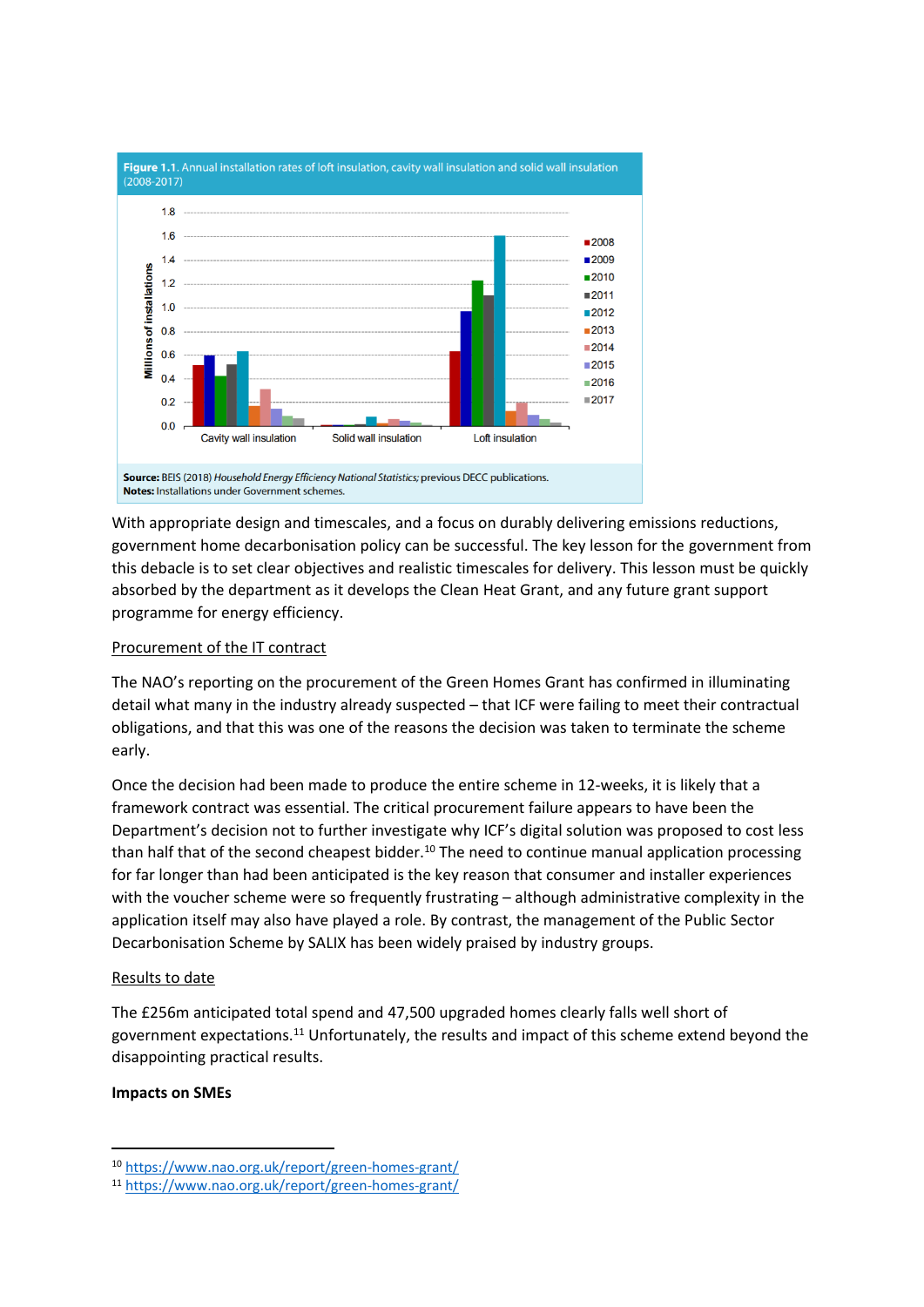As discussed above, the UK's retrofit industry has been damaged by previous Government cuts to energy efficiency spending from 2015 – the number of green home installations halved in one year following the end of a home improvement cash-back scheme in 2016, and broader changes in policy have resulted in the number of energy efficiency measures being installed per year dropping from around 700,000 in 2013/2014 to just under 200,000 in 2018/2019.<sup>12</sup> Despite this history, many SMEs invested heavily in the Green Homes Grant, and have been badly affected by its withdrawal.

SMEs are not necessarily well-placed to benefit from increased Local Authority procurement, as schemes like the Green Homes Grant Local Authority Delivery (LAD) scheme and Energy Company Obligation (ECO) are generally run by larger suppliers. Much of the work is sub-contracted out, but smaller SMEs who work under ECO managing agents are often not on LAD procurement frameworks and are likely to struggle to get on them in a short space of time. The scale of procurement may also be an issue, with large funding pots favouring more geographically and technologically spread companies. The voucher scheme, by contrast, appealed to new market entrants involved in building repairs and restoration – the kind of firms that the government hopes will help kickstart jobs growth. These firms are likely to find it particularly difficult to quickly match complex procurement framework standards. As such, the withdrawal of the voucher scheme was a particular blow for ambitions to grow this important sector of the market.

#### **Able-to-pay market**

With the demise of the voucher scheme, there is now a funding and policy gap for the 'able-to-pay' market. At 62% of the UK's 27.2 million households in 2017, owner-occupiers comprise the largest housing tenure, and therefore the largest potential market (by volume) for financing home decarbonisation and climate resilience.<sup>13</sup> With the government committed to consult on introducing minimum energy performance standards for owner occupied homes, it will be essential that they consider the full suite of incentives and levers for behavioural change in forthcoming policy-making to give those homeowners not classified as "low-income" the full support they need.

#### **Support for low-income homes**

While the government has expanded the LAD element of the Green Homes Grant and committed funds to decarbonise social housing, less than half of local authorities in England that are eligible for LAD have bid and/or received any resulting funding. Low-income households in these areas will now have no access to any of the funding for energy saving measures, aside from the Energy Company Obligation which provides much more limited support.<sup>14</sup>

#### Next steps

There are a number of critical next steps which must be taken to put the UK back on track to decarbonise the building stock, support jobs and regain climate leadership status ahead of COP 26. The following proposals will help regain industry confidence, building the supply chains and market needed to achieve climate targets.

<sup>12</sup> [https://www.gov.uk/government/statistics/household-energy-efficiency-statistics-headline-release-january-](https://www.gov.uk/government/statistics/household-energy-efficiency-statistics-headline-release-january-2021)[2021](https://www.gov.uk/government/statistics/household-energy-efficiency-statistics-headline-release-january-2021)

<sup>13</sup>

[https://www.ons.gov.uk/peoplepopulationandcommunity/birthsdeathsandmarriages/families/bulletins/famili](https://www.ons.gov.uk/peoplepopulationandcommunity/birthsdeathsandmarriages/families/bulletins/familiesandhouseholds/2017) [esandhouseholds/2017](https://www.ons.gov.uk/peoplepopulationandcommunity/birthsdeathsandmarriages/families/bulletins/familiesandhouseholds/2017)

<sup>14</sup> [https://www.nea.org.uk/news/the-green-home-grants-demise-must-prompt-urgent-action-to-help-the](https://www.nea.org.uk/news/the-green-home-grants-demise-must-prompt-urgent-action-to-help-the-poorest-households/)[poorest-households/](https://www.nea.org.uk/news/the-green-home-grants-demise-must-prompt-urgent-action-to-help-the-poorest-households/)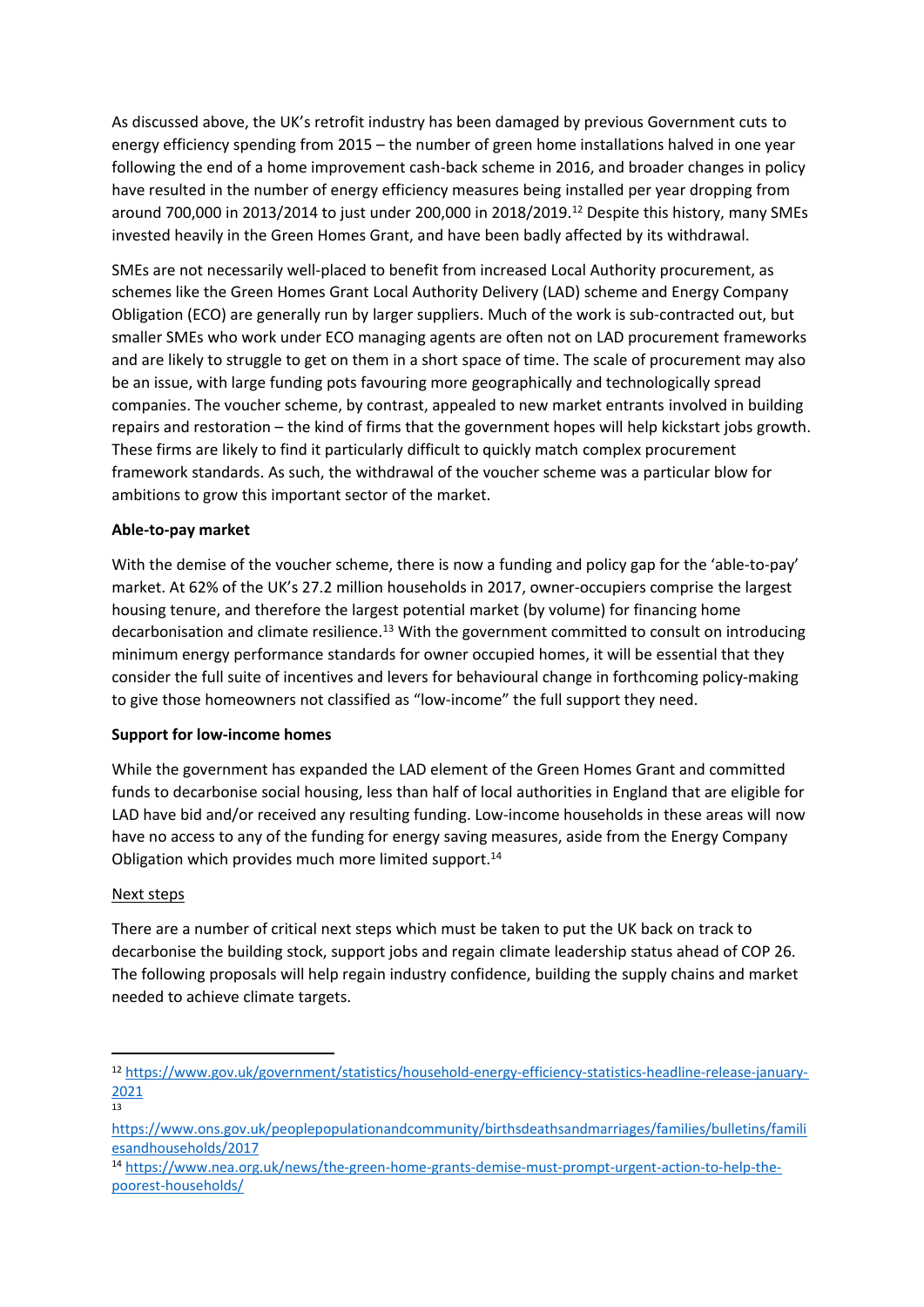### **A successor to the Green Homes Grant scheme and incentives confirmed at the Spending Review**

Learning and applying lessons from the GHG, Government needs to design and implement a successor grant scheme which serves the able-to-pay market. This will involve working closely with industry and Local Authorities to assure the scheme's effectiveness, ensuring a role for SMEs in design and delivery. The Government should signal its intention to do this immediately, showcasing its commitment to a green recovery in the run up to COP 26, with the full package announced at the Spending Review later this year. The EEIG estimates that £17.8bn total public investment (matched by private investment) is needed to the end of this Parliament, with £12.7bn for energy efficiency measures and £5.1bn for heat pumps. Of this public investment, £6.1bn is already committed, leaving a gap of £11.7bn to fill through the spending review. Delivering on manifesto commitments for the Home Upgrades Grant and the Social Housing Decarbonisation fund can fill £2.35bn of this gap to 2025<sup>15</sup>. The Clean Heat Grant, which the government consulted on in February 2021, is the natural place for the government to scale up an ambitious new public investment package – funded through HM Treasury's sovereign green bonds – although it is essential that energy efficiency is not neglected.<sup>16</sup>

As well as grants, there is a role for structural incentives for the 'able-to-pay' market, such as Green Stamp Duty and 0% VAT for purchases related to green home retrofits. The latter would be even more effective if applied on all refurbishment – for example new kitchens and bathrooms, and loft conversions – but with the 0% rate only applying when a homeowner upgrades the energy performance of their home at the same time. This would hugely increase demand for energy efficiency and low-carbon heating measures.

Taken together, a combination of grants and structural incentives would pump-prime the market to get on track for climate targets, leveraging additional private finance – for which the Green Finance Institute's Coalition for the Energy Efficiency of Buildings has been developing new financial products and data services.

# **A coherent long-term regulatory, governance and policy framework to create economies of scale**

The forthcoming Heat & Buildings Strategy must set out the Government's vision and roadmap for the UK to rapidly decarbonise homes across the country, through new targets, regulations and strategies for each tenure. This will provide the long-term certainty for industry, local bodies and citizens to plan and invest. In order to achieve widespread uptake of low carbon heating technologies and energy efficiency measures, a systems perspective is needed, whereby all relevant actors are understood and motivated to consider coordinated actions – including financial institutions, the construction industry, local government, owner-occupiers, landlords and tenants.

# **The role of the UK Infrastructure Bank**

The newly announced UK Infrastructure Bank should provide blended finance - the combination of public and private finance, maximising the impact of public spending while helping to de-risk private finance – for individuals and communities, as well as 0% interest loans, learning from Germany's national infrastructure bank KfW. Investments in energy efficiency measures by KfW motivate building owners to borrow and spend  $\epsilon$ 6, for every  $\epsilon$ 1 invested.<sup>17</sup> The federal government nearly recoups its outlay through increased VAT revenue alone. The UK Infrastructure Bank can also

<sup>15</sup> [https://www.theeeig.co.uk/media/1109/eeig\\_2021-budget-and-spending-review\\_0721.pdf](https://www.theeeig.co.uk/media/1109/eeig_2021-budget-and-spending-review_0721.pdf)

<sup>16</sup> <https://www.gov.uk/government/consultations/clean-heat-grant-further-policy-design-proposals>

<sup>17</sup> <https://committees.parliament.uk/writtenevidence/10210/html/>